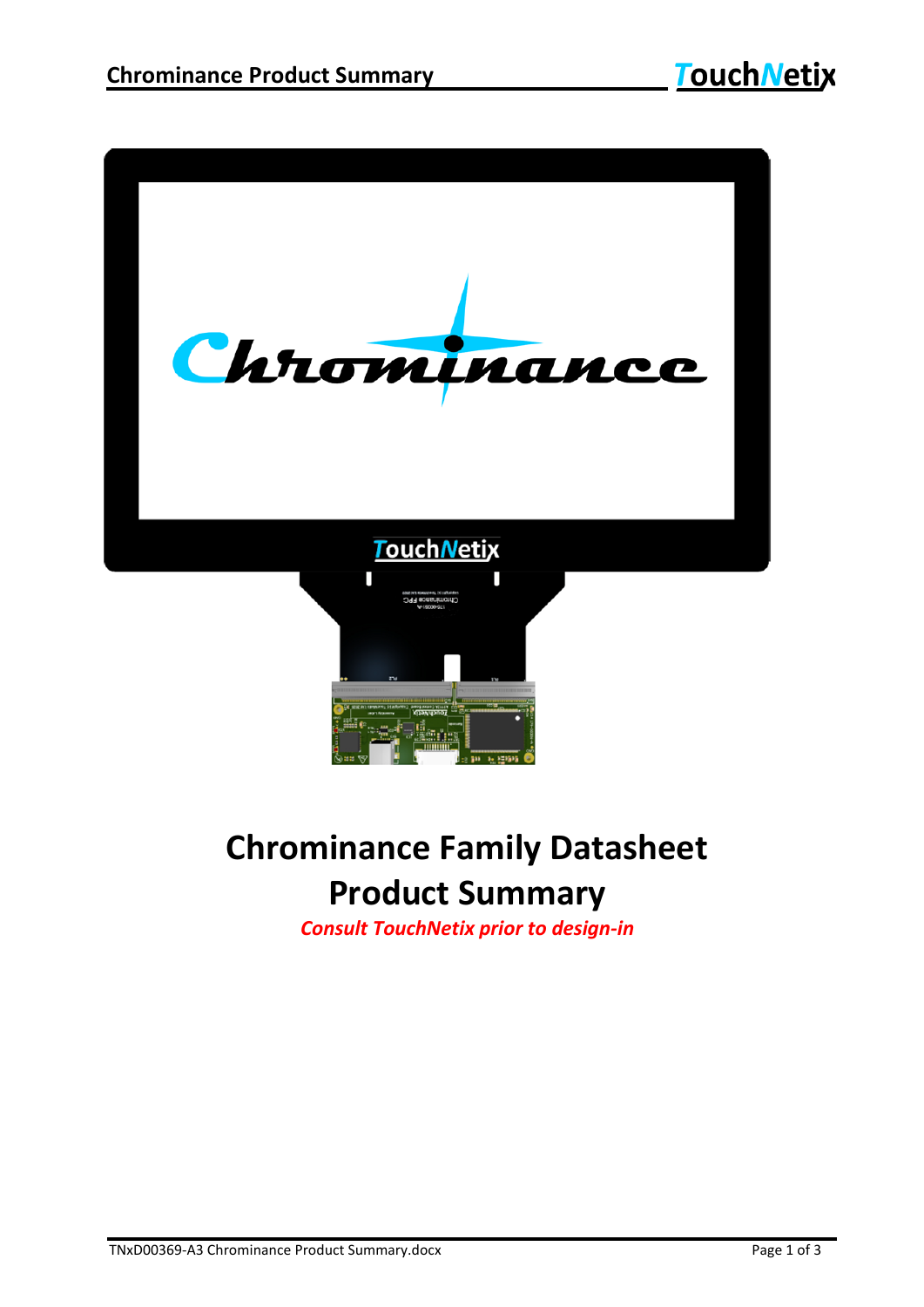### **1 Highlights**

Chrominance multi-touch capacitive touch sensors and assemblies have the following features:

- *Based on TouchNetix' aXiom<sup>1</sup> controller with >80dB SNR for the best HMI performance in harsh environments*
- *Low sensor drive voltage for low RF emissions and long-term sensor reliability*
- *Industry-leading EMC performance*
- *16-bit XY multi-touch reporting of up to 10 concurrent touches*
- *'Dual mode' capacitive measurement for thick glove and water operation*
- *Support for very thick cover lenses including non-uniform (3D) surfaces*
- *Support for air gaps between the lens and sensor*
- *Programmable gain per node, so no issues with edge/corner sensitivity*
- *Reporting rates of up to 250Hz*
- *Narrow sensor edge margins*
- *Reference driver code for integration with Windows and Linux embedded systems*
- *Connection via USB mini-B connector or 10-way 1mm pitch ZIF FFC connector*
- *Supported by TouchNetix' proprietary TouchHub2 tuning/evaluation software for Windows™*
- *"Mouse emulation" support in legacy OS and embedded versions of Windows™*
- *Bare sensor supplied as 0.7mm thick glass substrate with bonded passive FPC*
- *3D CAD STEP files available*
- *Proximity and hover sensing ('Touchless UI')*
- *Support for 'dial on display'<sup>2</sup>*
- *Force/press sensing and haptics triggering - Contact TouchNetix for further information*

<sup>&</sup>lt;sup>1</sup> See TNxD00338/339/366-xx\_aXiom\_AX112A/AX80A/AX54A\_Touch\_Controller\_Datasheets. Available on request

<sup>&</sup>lt;sup>2</sup> Dial on display, addition of a passive dial to the lens that can be used to create rotational gestures. See *TNxAN00055\_aXiom\_Dial\_On\_Display\_Quick\_Start*